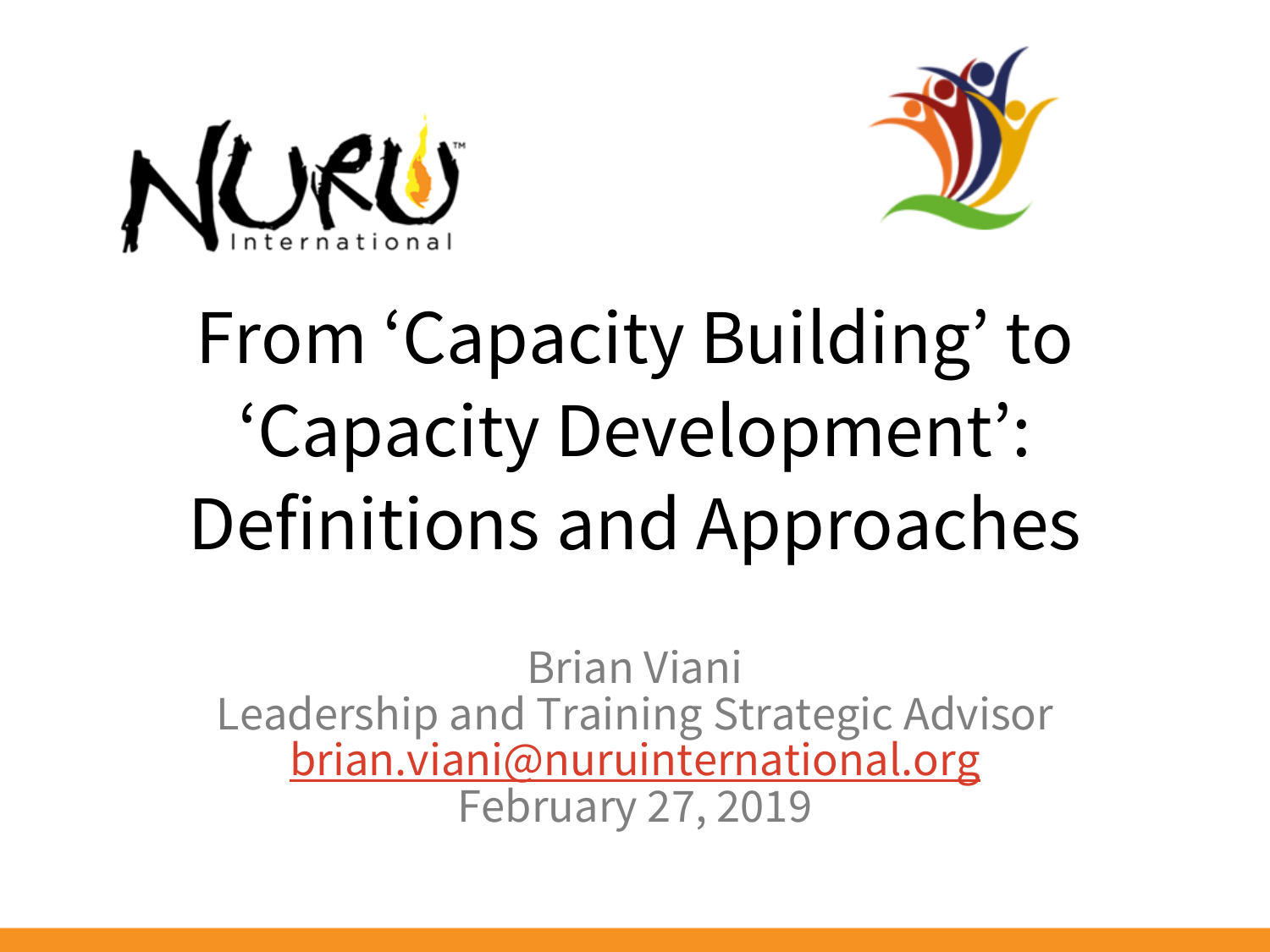What do we mean when we use the term *capacity development*?

Is there confusion about capacity development's meaning within your team / organization / sector?

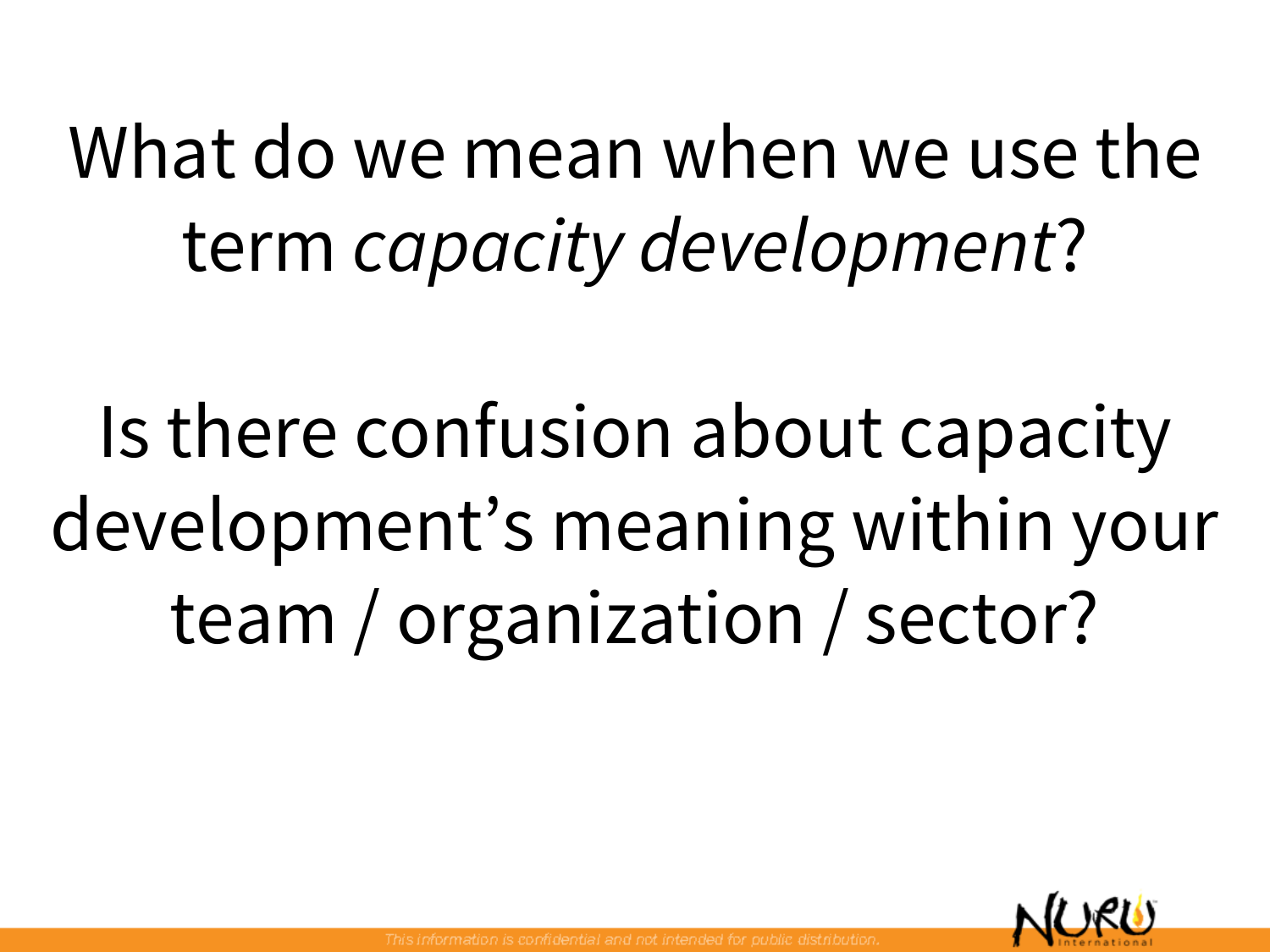### Background & Historical Trends

| 1970s                              | 1990s                                                          | 2000s                                | Present                                                     |
|------------------------------------|----------------------------------------------------------------|--------------------------------------|-------------------------------------------------------------|
| <b>Capacity</b>                    | <b>Capacity</b>                                                | <b>Capacity</b>                      | <b>Capacity</b>                                             |
| <b>Building</b>                    | <b>Building</b>                                                | <b>Development</b>                   | <b>Development</b>                                          |
| <b>U.S. Government</b><br>agencies | Institutional<br>systems                                       | Local Actors /<br><b>Communities</b> | Specific types of<br>localized capacity<br>(Ex: resilience) |
| Passive Participants /             | 'Missing link in<br>African Development'<br>(World Bank, 1993) | <b>Active participants</b>           | Local ownership of<br>the process; not only<br>the outcomes |
| <b>Recipients lacking</b>          | Core element of aid                                            | Strengthening                        | <b>Culturally relevant</b>                                  |
| skills / perceived                 | and development                                                | existing skills and                  | and localized                                               |
| shortcomings                       | agencies                                                       | abilities                            | capacities                                                  |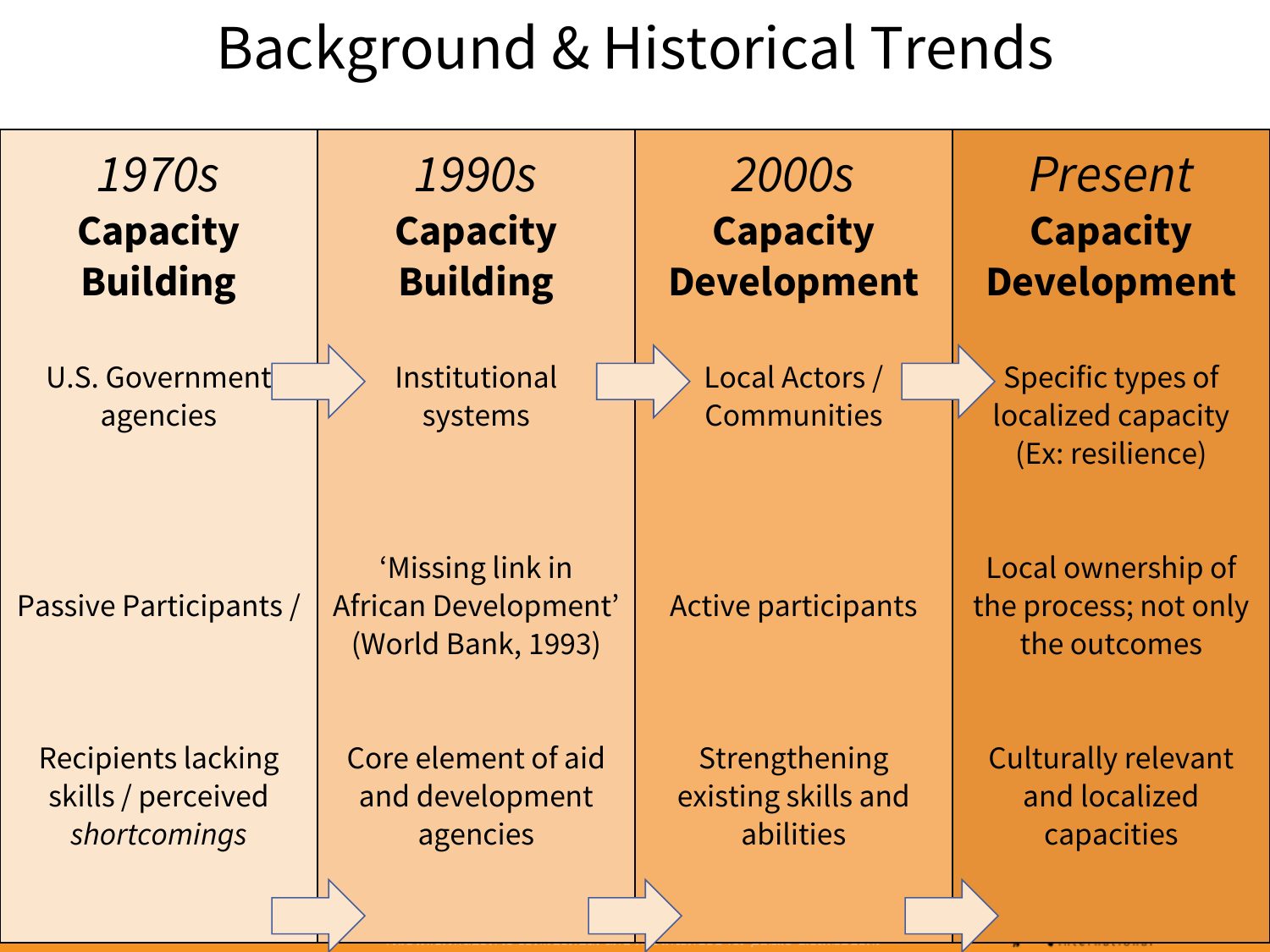# Capacity Building

# Capacity Development

"A process that supports only the initial stages of building or creating capacities and assumes that there are *no existing capacities to start from*."<sup>1</sup>

- Lack of ownership
- Incapacity to affect sustainable change
- Lack of inter-sectoral coordination
- Insufficiently tailored-made approaches
- Participants are passive recipients of aid

"A process through which individuals, organizations and societies obtain, strengthen and maintain the capabilities to set and achieve their *own development objectives* over time."<sup>2</sup>

- Locally owned
- Focus on strengthening existing skills and abilities
- Action is required at multiple levels: (enabling environment, organizational, individual)
- External partners do not own this process, but rather support it

2 [Capacity for Disaster Reduction Initiative \(CADRI\)](https://www.cadri.net/en/areas-we-work/capacity-development) accessed on July 19, 2018



<sup>1</sup> UNDP, "[Capacity Development Framework: A UNDP Primer](http://www.scor-int.org/SCOR_CB/CB-Bremen/UNDP_Frequently Asked Questions on Capacity Development June 2009_with bookmarks.pdf)," 2009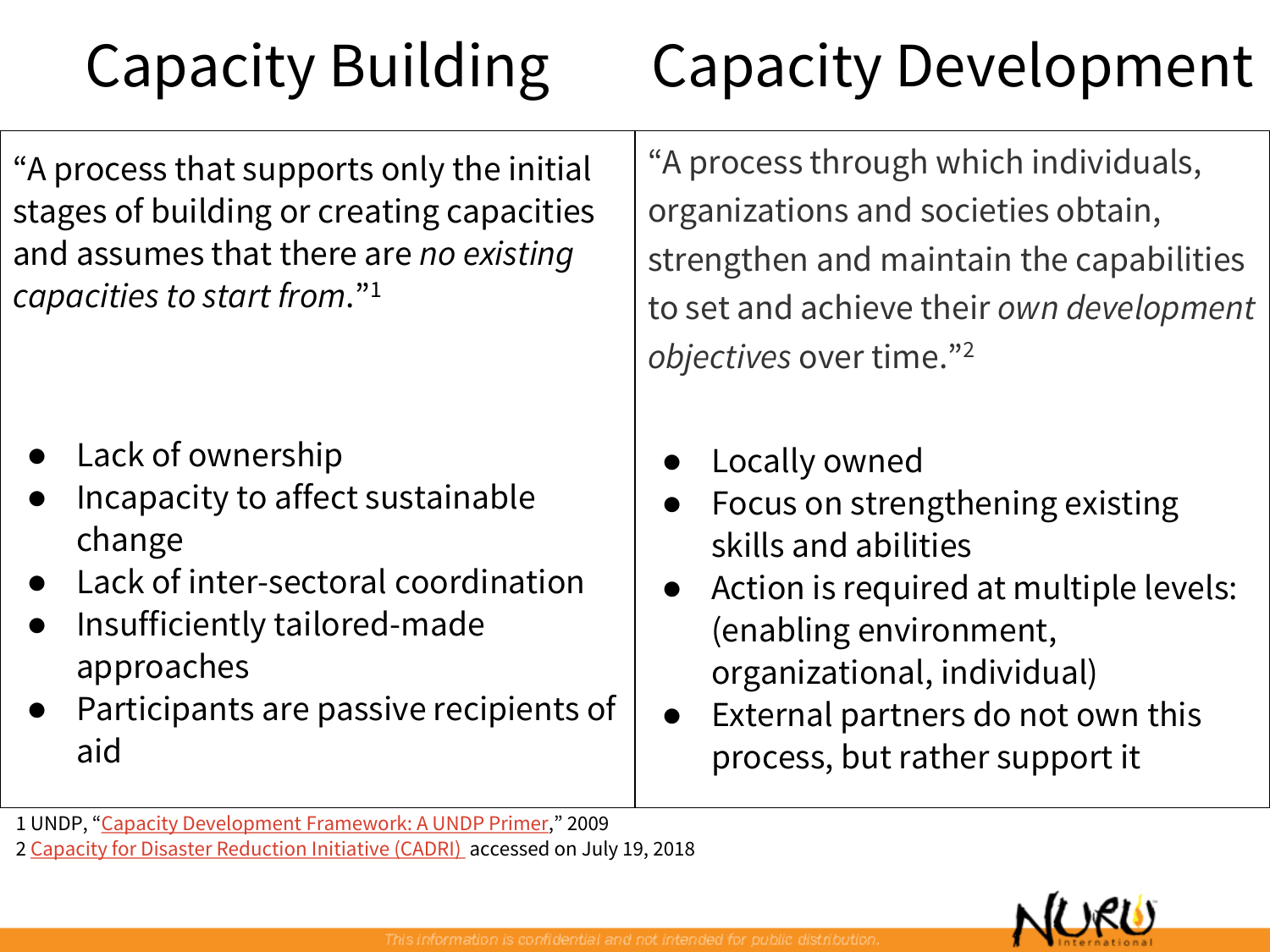#### Questions to Consider

- 1. Is the shift from capacity building to capacity development just "old wine in a new bottle?" Or is this shift in terminology a realization that local solutions are essential to achieving localized impact?
- 1. How can we ensure a unified understanding, messaging and application of these key terms?
- 1. How can capacity development support community-led development?

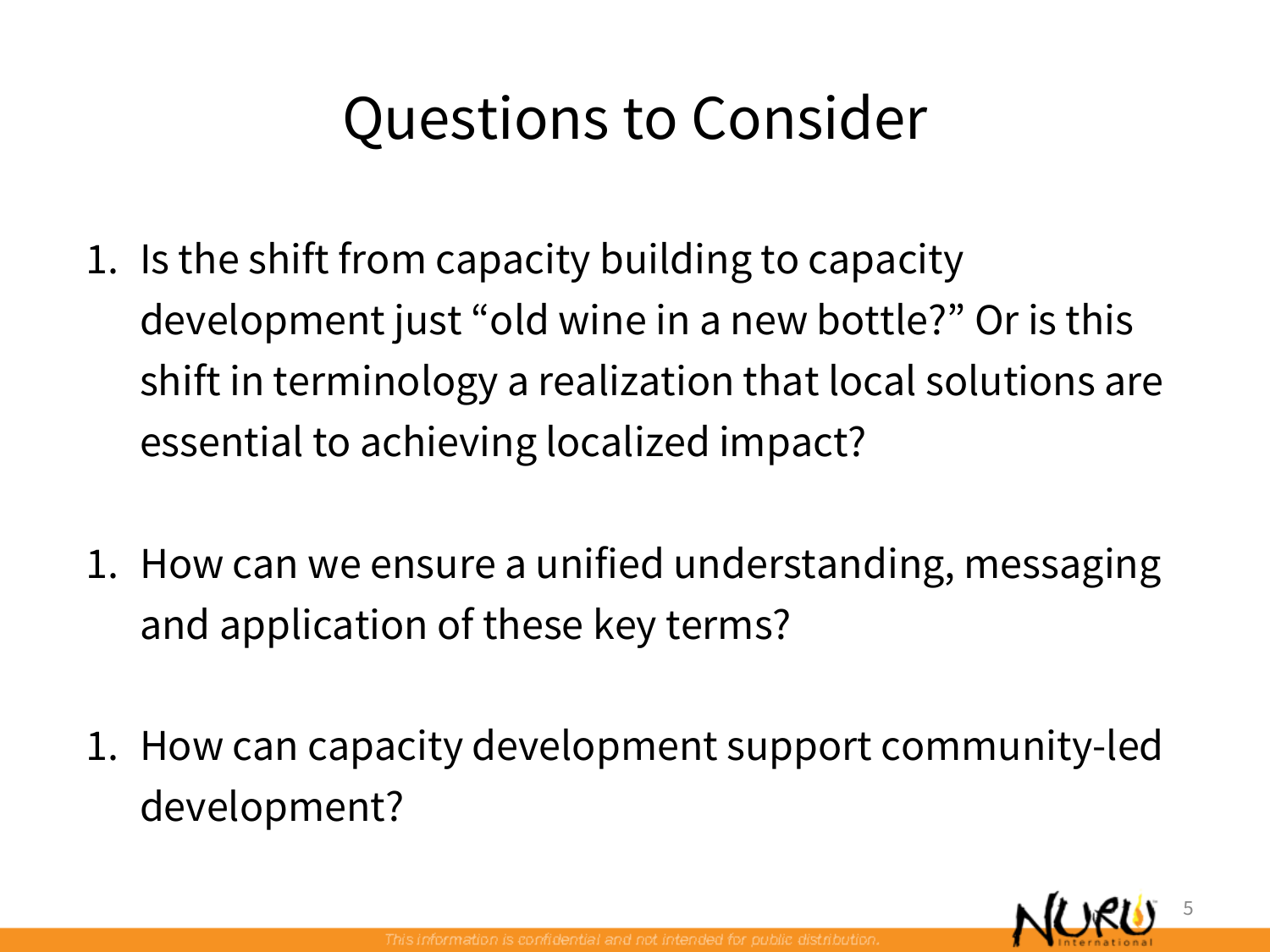# Nuru's Integrated Capacity Development Approach

#### **Hyperlocal training curriculum**

Capacity development approach based on IDEO's Human-Centered Design principles:

Nuru focuses capacity development resources on *both* Farmer Organization leaders and Farmer Organization members across three integrated levels:

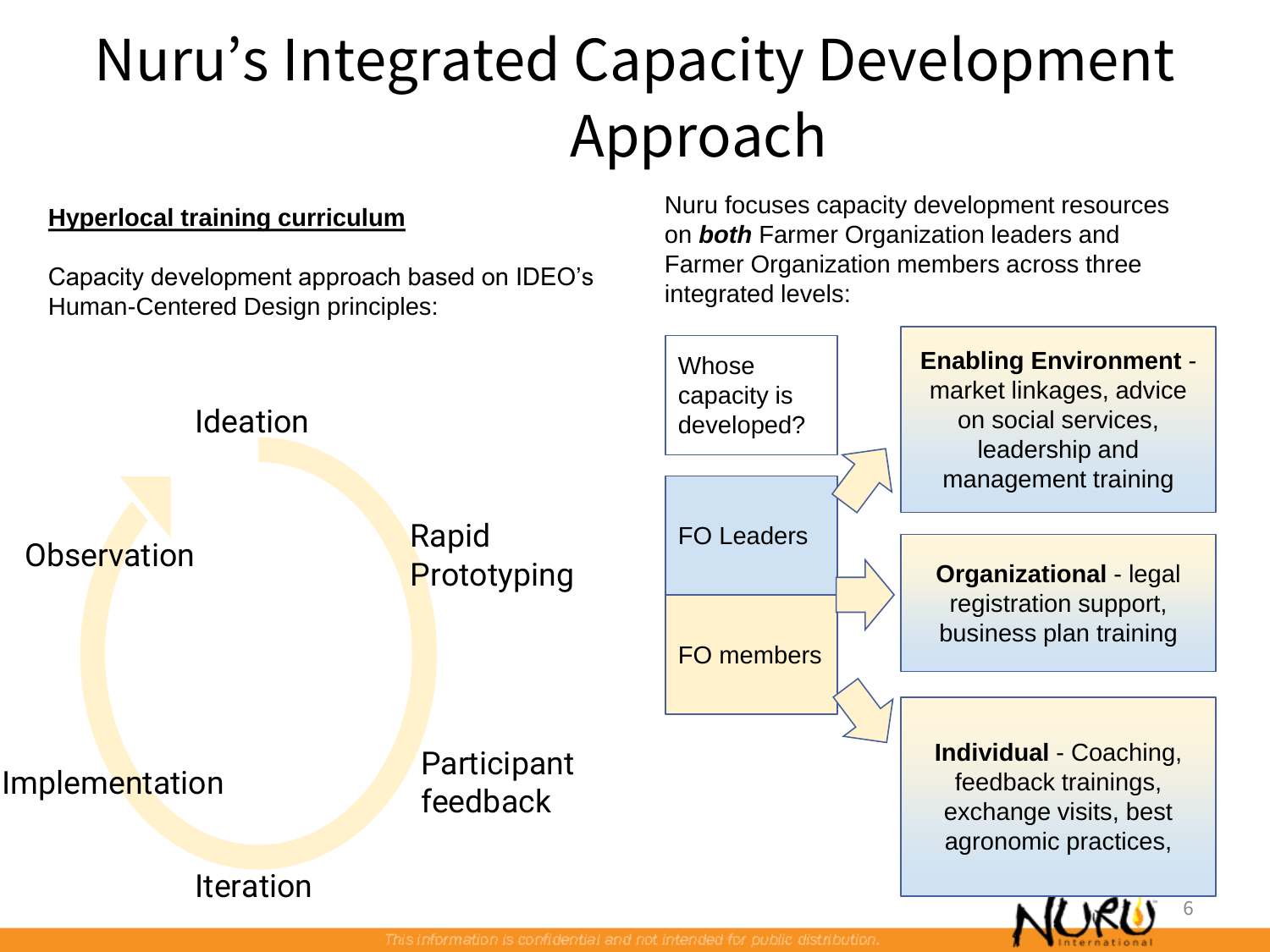# Nuru International's Capacity Building Shift



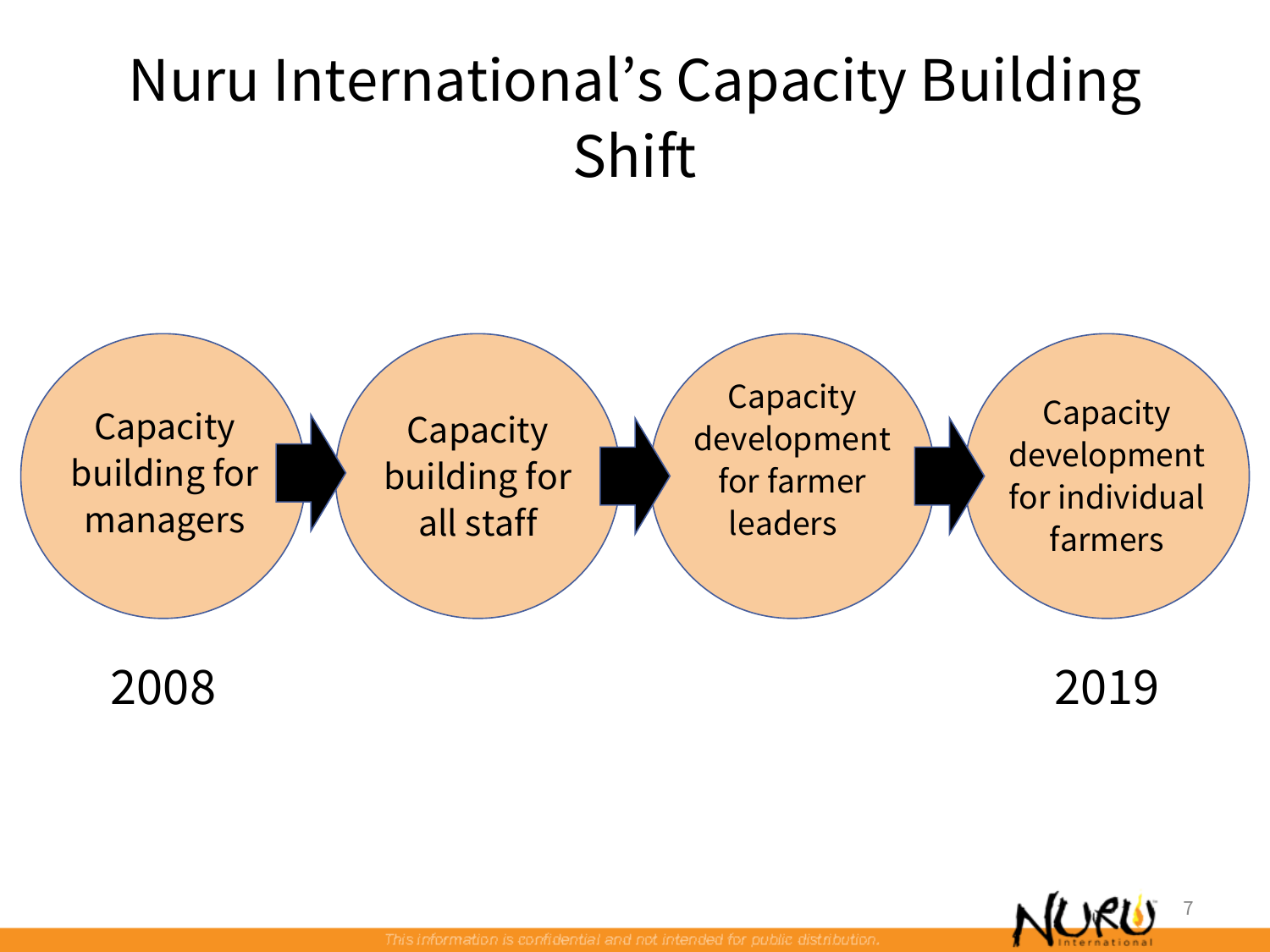#### Who are Nuru's local leaders?